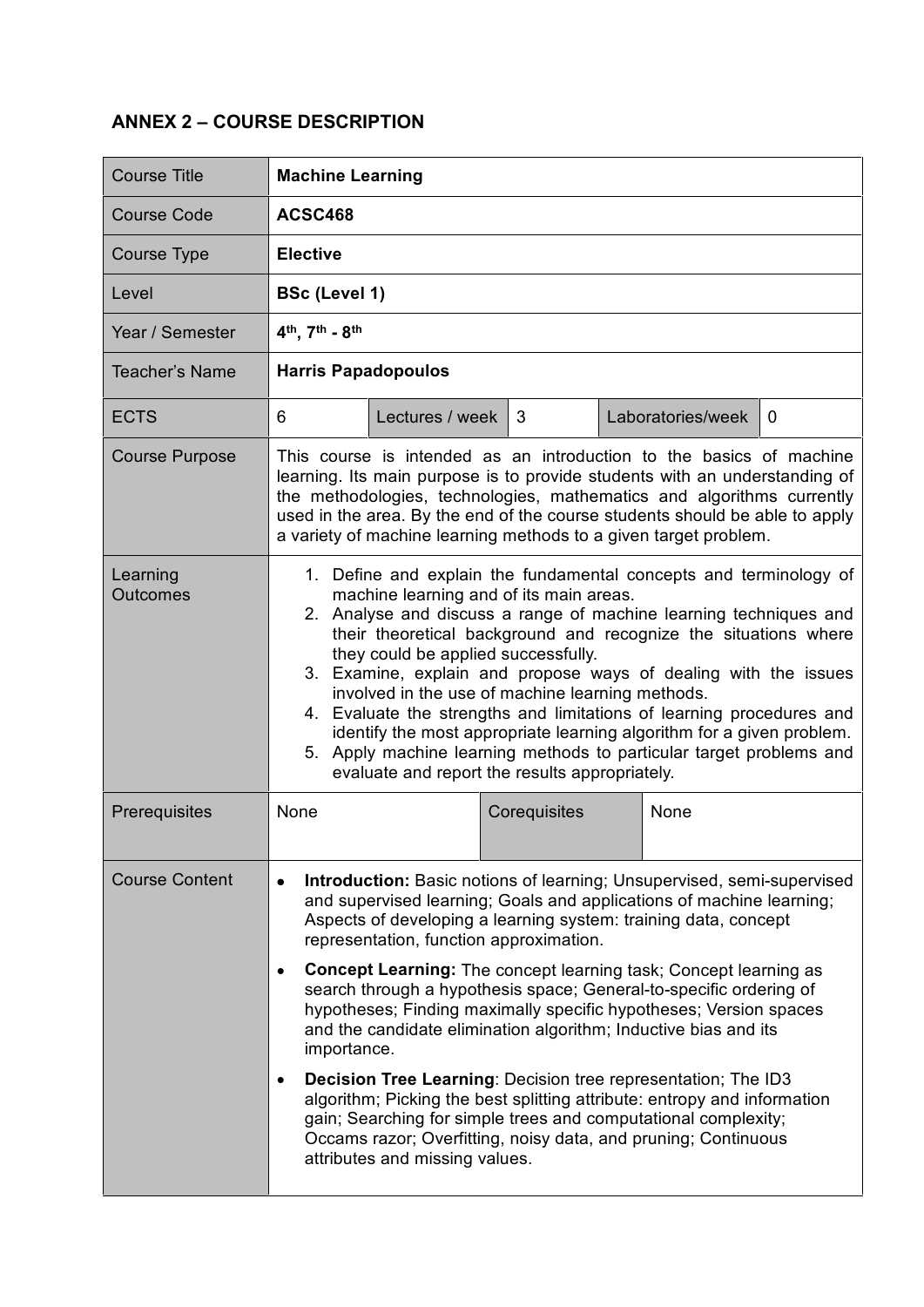|                         | Artificial Neural Networks: Neurons and biological motivation; Neural<br>$\bullet$<br>network representation; Perceptrons: representational limitation and<br>gradient descent training; Multilayer networks; The backpropagation<br>learning algorithm; Early stopping.<br>Instance-Based Learning: Induction versus transduction; The k-<br>$\bullet$<br>nearest neighbour algorithm; Locally weighted regression; Radial basis<br>functions; Case-based reasoning.<br><b>Evaluation:</b> Issues: training, testing, tuning; Holdout; Cross-validation;<br>Bootstrap; Loss functions: 0-1 loss, quadratic loss, informational loss |
|-------------------------|--------------------------------------------------------------------------------------------------------------------------------------------------------------------------------------------------------------------------------------------------------------------------------------------------------------------------------------------------------------------------------------------------------------------------------------------------------------------------------------------------------------------------------------------------------------------------------------------------------------------------------------|
|                         | (log loss); Confusion matrix; Evaluating numeric predictions: mean<br>squared error, root mean-squared error, mean absolute error, relative<br>squared error, relative absolute error, correlation coefficient.                                                                                                                                                                                                                                                                                                                                                                                                                      |
| Teaching<br>Methodology | The course is delivered through three hours of lectures per week, which<br>include presentation of new material and demonstration of concepts and<br>algorithms. Lectures also include in-class exercises to enhance the<br>material learning process and to assess the student level of understanding<br>and provide feedback accordingly.                                                                                                                                                                                                                                                                                          |
|                         | Furthermore a lot of work is in done through homework and private study<br>by carrying out the computations of the different techniques for specific<br>inputs and by experimenting in the WEKA data mining toolkit with the<br>application of these techniques to benchmark datasets. This provides<br>students with practical experience on the ideas and issues discussed in<br>class.                                                                                                                                                                                                                                            |
|                         | All lecture notes and other material is available to students through the<br>course homepage.                                                                                                                                                                                                                                                                                                                                                                                                                                                                                                                                        |
| <b>Bibliography</b>     | (a) Textbooks:<br>Tom M. Mitchell, Machine Learning, McGraw Hill, 1997.<br>Ian Witten and Eibe Frank, Data Mining: Practical Machine Learning<br>Tools and Techniques, Second Edition, Morgan Kaufmann, 2005.<br>(b) References:<br>Christopher Bishop, Pattern Recognition and Machine Learning,<br>Springer, 2006.<br>Vladimir Vovk, Alex Gammerman, Glenn Shafer, Algorithmic Learning<br>$\bullet$<br>in a Random World, Springer, 2005.                                                                                                                                                                                         |
| Assessment              | The Students are assessed via continuous assessment throughout the<br>duration of the Semester, which forms the Coursework grade and the final<br>written exam. The coursework and the final exam grades are weighted<br>40% and 60%, respectively, and compose the final grade of the course.<br>Various approaches are used for the continuous assessment of the<br>students, such as class participation and in class exercises, assignments<br>and tests. The assessment weight, date and time of each type of<br>continuous assessment is being set at the beginning of the semester via                                        |